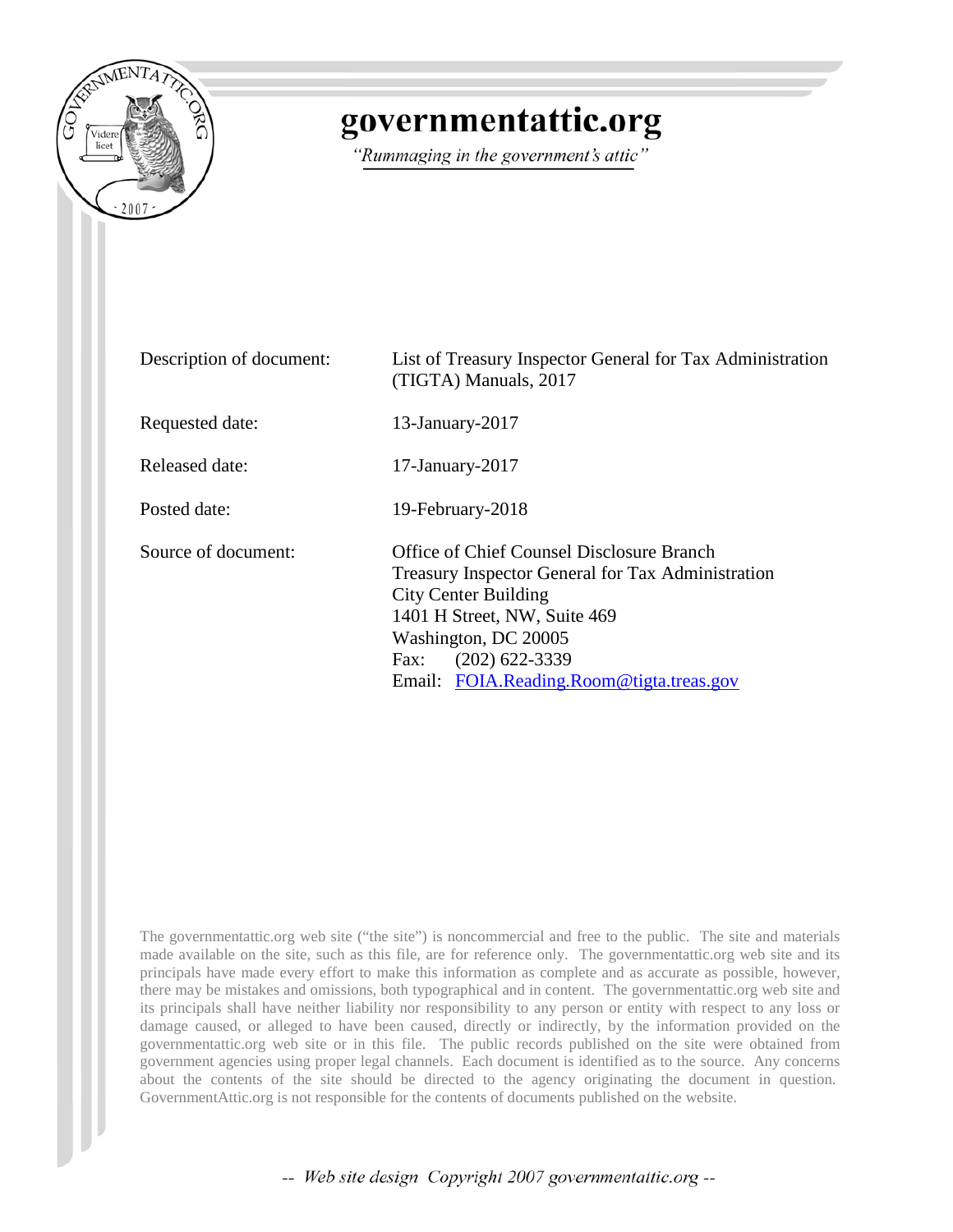

INSPECTOR GENERAL FOR TAX ADMINISTRATION

# DEPARTMENT OF THE TREASURY WASHINGTON, D.C. 20005

January 27, 2017

This is in response to your Freedom of Information Act (FOIA) request dated and received on January 13, 2017, seeking access to records maintained by the Treasury Inspector General for Tax Administration (TIGTA). Specifically, you requested "a copy of the listing of TIGTA Manuals and Handbooks."

For your information, Congress excluded three discrete categories of law enforcement and national security records from the requirements of the FOIA. See 5 U.S.C. § 552(c) (2006 & Supp. IV 2010). This response is limited to those records that are subject to the requirements of the FOIA. This is a standard notification that is given to all our requesters and should not be taken as an indication that excluded records do, or do not, exist.

Enclosed is a list of TIGTA Manuals which consist of nine (9) pages and are released to you in full. A negative response for a list of TIGTA Handbooks.

We have enclosed an Information Sheet that explains your administrative appeal rights. You may appeal the adequacy of our search for responsive records within ninety (90) days from the date of this letter. Your appeal must be in writing, signed by you, and postmarked or electronically transmitted within ninety (90) days from the date of the response letter. You should address the envelope as follows:

> Freedom of Information Act Appeal Treasury Inspector General for Tax Administration Office of Chief Counsel City Center Building 1401 H Street, NW, Suite 469 Washington, DC 20005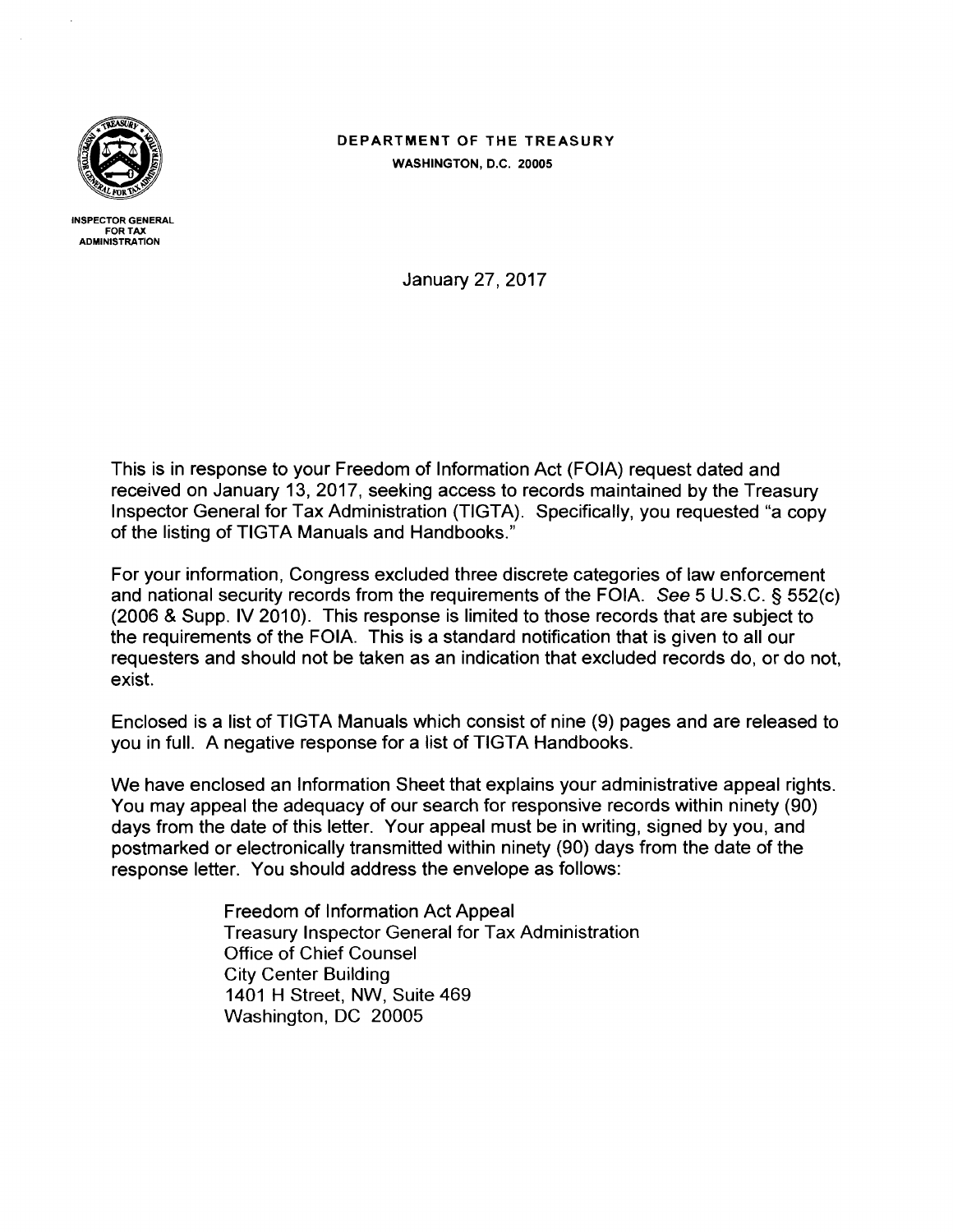The cost incurred to process your FOIA request was less than \$25.00, the threshold set by Treasury's FOIA regulation, so no fees were assessed.

If you have any questions, please do not hesitate to contact Carroll Field, Government Information Specialist at (202) 927-7032 or Carroll.Field@tigta.treas.gov and refer to Disclosure File# 2017-FOl-00094.

You may contact our FOIA Public Liaison at (202) 622-4068 for any further assistance and to discuss any aspect of your request. Additionally, you may contact the Office of Government Information Services (OGIS) at the National Archives and Records Administration to inquire about the FOIA mediation services they offer. The contact information for OGIS is as follows: Office of Government Information Services, National Archives and Records Administration, 8601 Adelphi Road-OGIS, College Park, MD 20740-6001; e-mail at ogis@nara.gov; telephone at 202-741-5770; toll free at 1-877- 684-6448; or facsimile at 202-741-5769.

Sincerely,

*)omtlMJ \_\_* 

Carroll Field (For) Amy P. Jones Disclosure Officer

**Enclosures**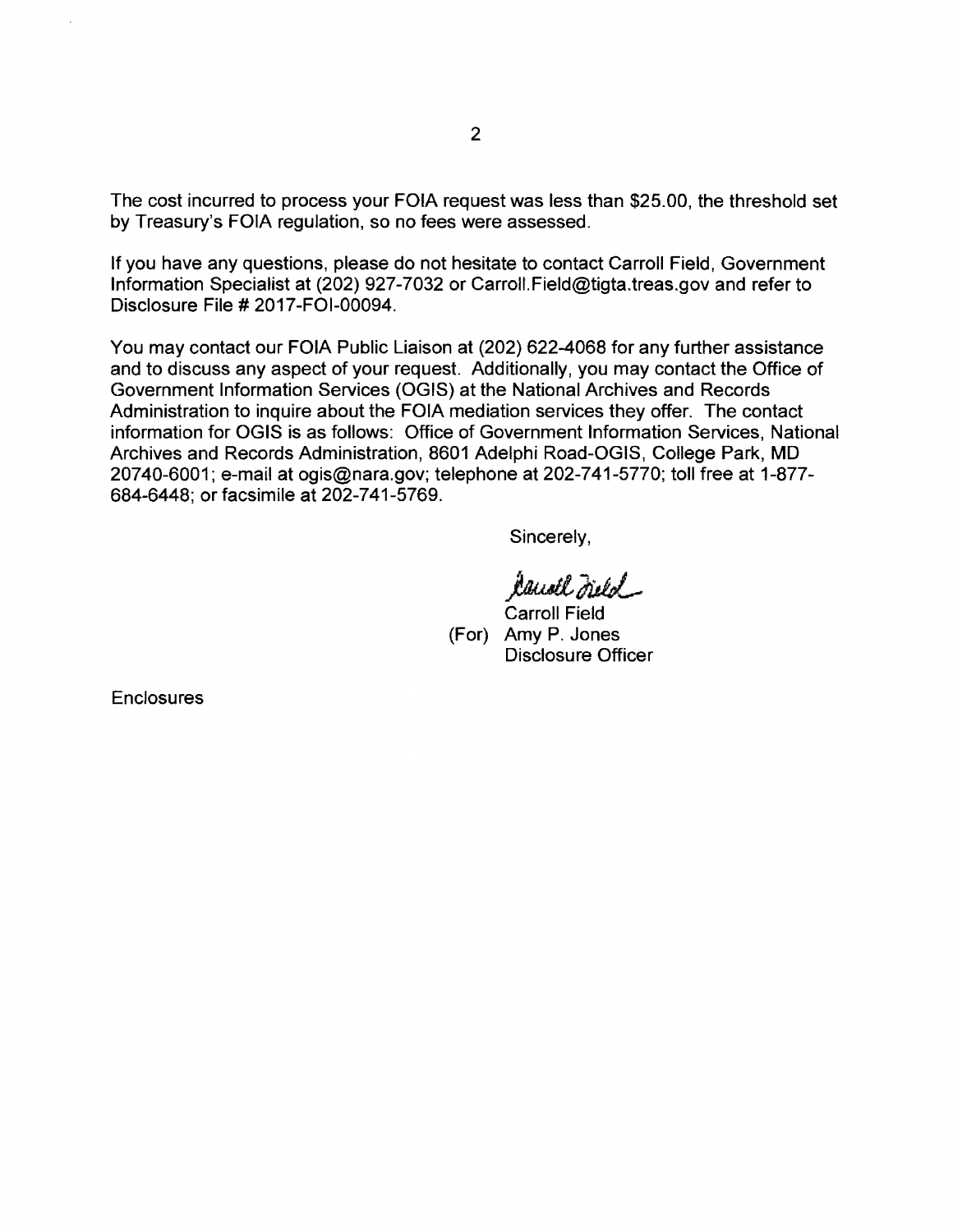# **Information on a TIGTA Determination to Withhold Records Exempt From the Freedom of Information Act - 5 U.S.C. § 552**

#### Appeal Rights

You may file an appeal with the Treasury Inspector General for Tax Administration (TIGTA) within 90 days after we (1) determine to withhold records, (2) determine that no records exist, or (3) deny a fee waiver or a favorable fee category. If some records are released at a later date, you may file an appeal within 90 days from the date the last records were released. The appeal must be in writing, signed by you, and postmarked or electronically transmitted within 90 days from the date of the response letter. You must provide the following information: your name and address; description of the requested records; date of the Initial request (and a copy, If possible); date of the letter denying the request (and a copy, if possible). You should mail your appeal to:

> Freedom of Information Act Appeal Treasury Inspector General for Tax Administration Office of Chief Counsel City Center Building 1401 H Street, NW, Suite 469 Washington, DC 20005

#### Judicial Review

If we deny your appeal, or if we do not send you a reply within 20 days (not counting Saturdays, Sundays, or legal public holidays) after the date we receive the appeal, you may file a complaint with the U.S. District Court in the district where (1) you reside, (2) your principal place of business is located, or (3) the records are located. You may also file in the District Court for the District of Columbia.

Any proceedings in district court will be governed by the Federal Rules of Civil Procedure. Under Rule 4(i)(1) and (2), service on the Department of the Treasury may be effected by delivering copies of the summons and complaint: (a) personally, upon the U.S. Attorney (or his designee) for the district where the lawsuit is brought; (b) via registered or certified mail, upon the Attorney General of the United States at Washington, D.C.; and (c) via registered or certified mail to:

> Treasury Inspector General for Tax Administration Office of Chief Counsel City Center Building 1401 H Street, NW, Suite 469 Washington, DC 20005

In such a court case, the burden is on the Treasury Inspector General for Tax Administration to justify withholding the requested records, determining that no records exist, or denying a fee waiver or a favorable fee category. The court may assess against the United States reasonable attorney fees and other litigation costs incurred by the person who takes the case to court and who substantially prevails. You will have substantially prevailed if the court determines, among other factors, that you had to file the lawsuit to obtain the records you requested and that the Treasury Inspector General for Tax Administration had no reasonable grounds to withhold the records.

#### **Exemptions**

Not all records can be released under the FOIA. Congress established certain categories of information that are not required to be released in response to a FOIA request because release could be harmful to a government or private interest. These categories are called "exemptions" from disclosures. There are nine categories of exempt information and each is described below.

- $(b)(1)$ (A) Specifically authorized under criteria established by an Executive order to be kept secret in the interest of national defense or foreign policy and (B) are in fact properly classified pursuant to such Executive order;
- (b)(2) Related solely to the internal personnel rules and practices of an agency;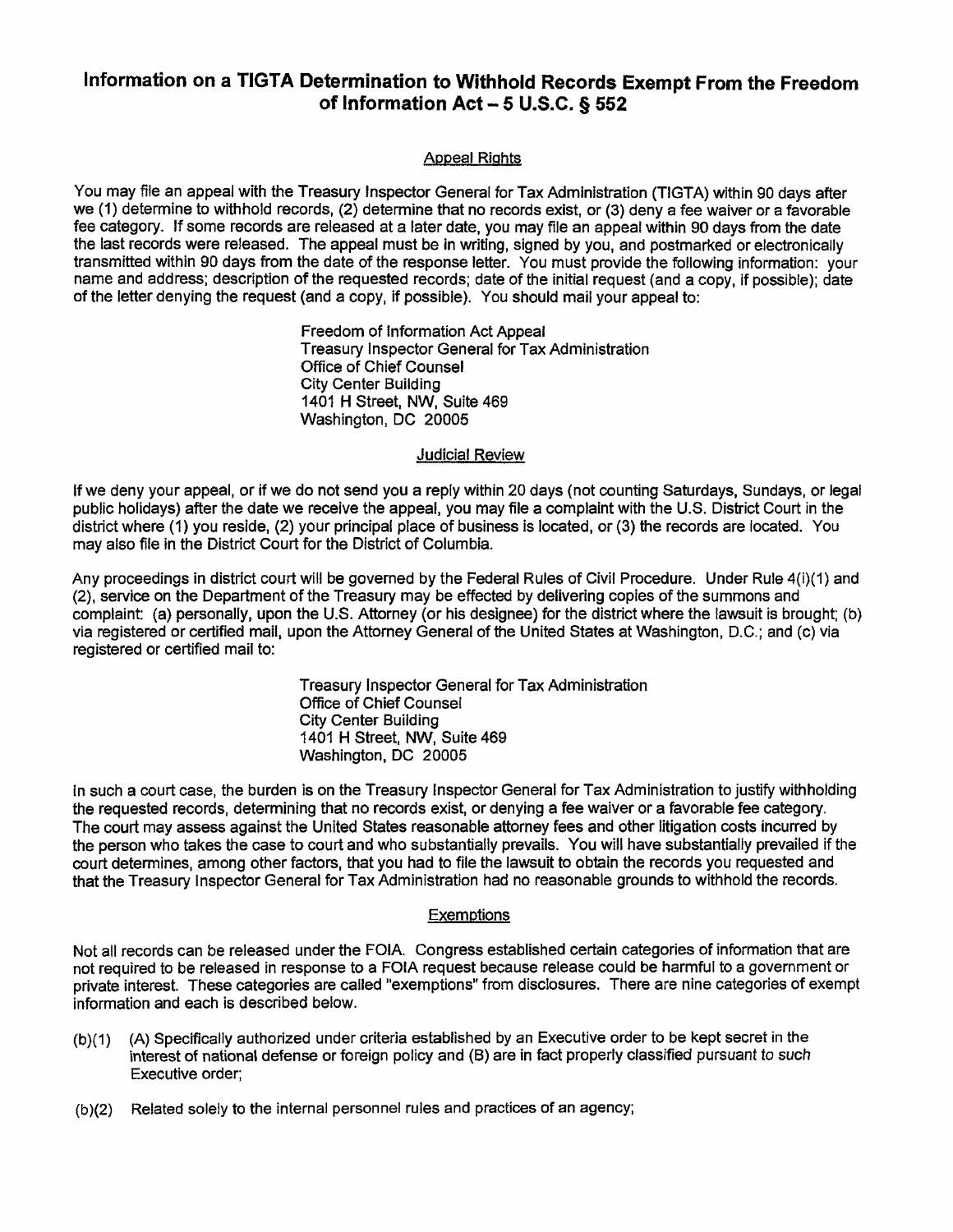- (b)(3) Specifically exempted from disclosure by statute (other than section 552b of this title), if that statute--
	- (A) (i) requires that the matters be withheld from the public in such a manner as to leave no discretion on the issue; or

(ii) establishes particular criteria for withholding or refers to particular types of matters to be withheld; and

- (B) if enacted after the date of enactment of the OPEN FOIA Act of 2009, specifically cites to this paragraph.
- (b)(4) Trade secrets and commercial or financial information obtained from a person and privileged or confidential;
- (b)(5) Inter-agency or intra-agency memorandums or letters which that would not be available by law to a party other than an agency in litigation with the agency, provided that the deliberative process privilege shall not apply to records created 25 years or more before the date on which the records were requested;
- (b)(6) Personnel and medical files and similar files the disclosure of which would constitute a clearly unwarranted invasion of personal privacy;
- (b)(7) Records or information compiled for law enforcement purposes, but only to the extent that the production of such law enforcement records or information:
	- (A) could reasonably be expected to interfere with enforcement proceedings,
	- (B) would deprive a person of a right to a fair trial or an impartial adjudication,
	- (C) could reasonably be expected to constitute an unwarranted invasion of personal privacy,
	- (D) could reasonably be expected to disclose the identity of a confidential source, including a State, local, or foreign agency or authority or any private institution which furnished information on a confidential basis, and, in the case of a record or information compiled by a criminal law enforcement authority in the course of a criminal investigation or by an agency conducting a lawful national security intelligence investigation, information furnished by a confidential source,
	- (E) would disclose techniques and procedures for law enforcement investigations or prosecutions, or would disclose guidelines for law enforcement investigations or prosecutions if such disclosure could reasonably be expected to risk circumvention of the law, or
	- (F) could reasonably be expected to endanger the life or physical safety of any individual;
- (b)(8) Contained in or related to examination, operating, or condition reports prepared by, on behalf of, or for the use of an agency responsible for the regulation or supervision of financial institutions; or
- (b)(9) Geological and geophysical information and data, including maps, concerning wells.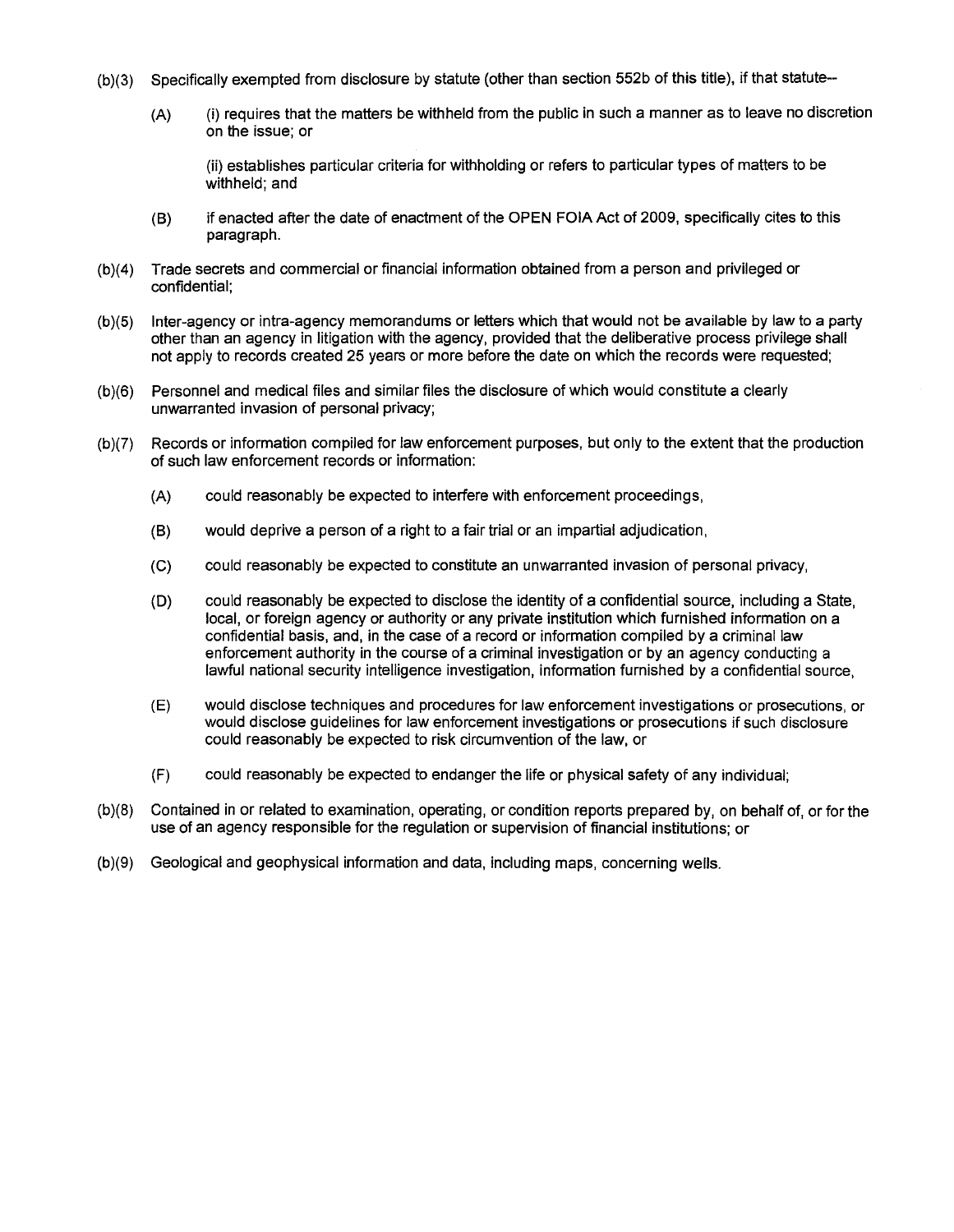# Chapter 100 - Nature and Purpose

#### Table of Contents

- $\cdot$  (100)-10 Introduction
- $\cdot$  (100)-20 Nature of System
- (100)-30 Responsibilities
- (100)-40 Treasury Orders
- (100)-50 Treasury Directives
- (100)-60 TIGTA Delegation Orders
- (100)-70-TIGTA Operations Manual
- (100)-80 TIGTA Memoranda
- (100)-90 DIGA (Audit) Memoranda
- (100)-100- DIGI (Investigations) Memoranda
- (100)-110 CC (Chief Counsel) Memoranda
- (100)-120- DIGMS (Mission Support) Memoranda
- (100)-130 DIGIE (Inspections and Evaluations) Memoranda
- (100)-140 Interim Guidance for Notification of Approved TIGTA Policies

#### Chapter 200 - General Management

#### Table of Contents

- $\cdot$  (200)-10 Introduction
- $\cdot$  (200)-20 Nature of System
- (200)-30 Responsibilities
- (200)-40 Executive Secretariat
- (200)-50 Journey-Level Advisory Council
- (200)-60 Reporting Misconduct
- (200)-70 Equal Employment Opportunity (EEO), Diversity, Special Emphasis
- $\cdot$  (200)-80 Telecommuting
- (200)-90 External Relations
- (200)-100- Issuance of Retired Photographic Identification
- (200)-110- TIGTA's Writing and Style Guide
- (200)-120- (Reserved) Semiannual Report to Congress
- (200)-130- (Reserved) Hoteling

# Chapter 300 - Audit

- $\bullet$  (300)-10 Introduction
- $\cdot$  (300)-20 Nature of System
- $\cdot$  (300)-30 Responsibilities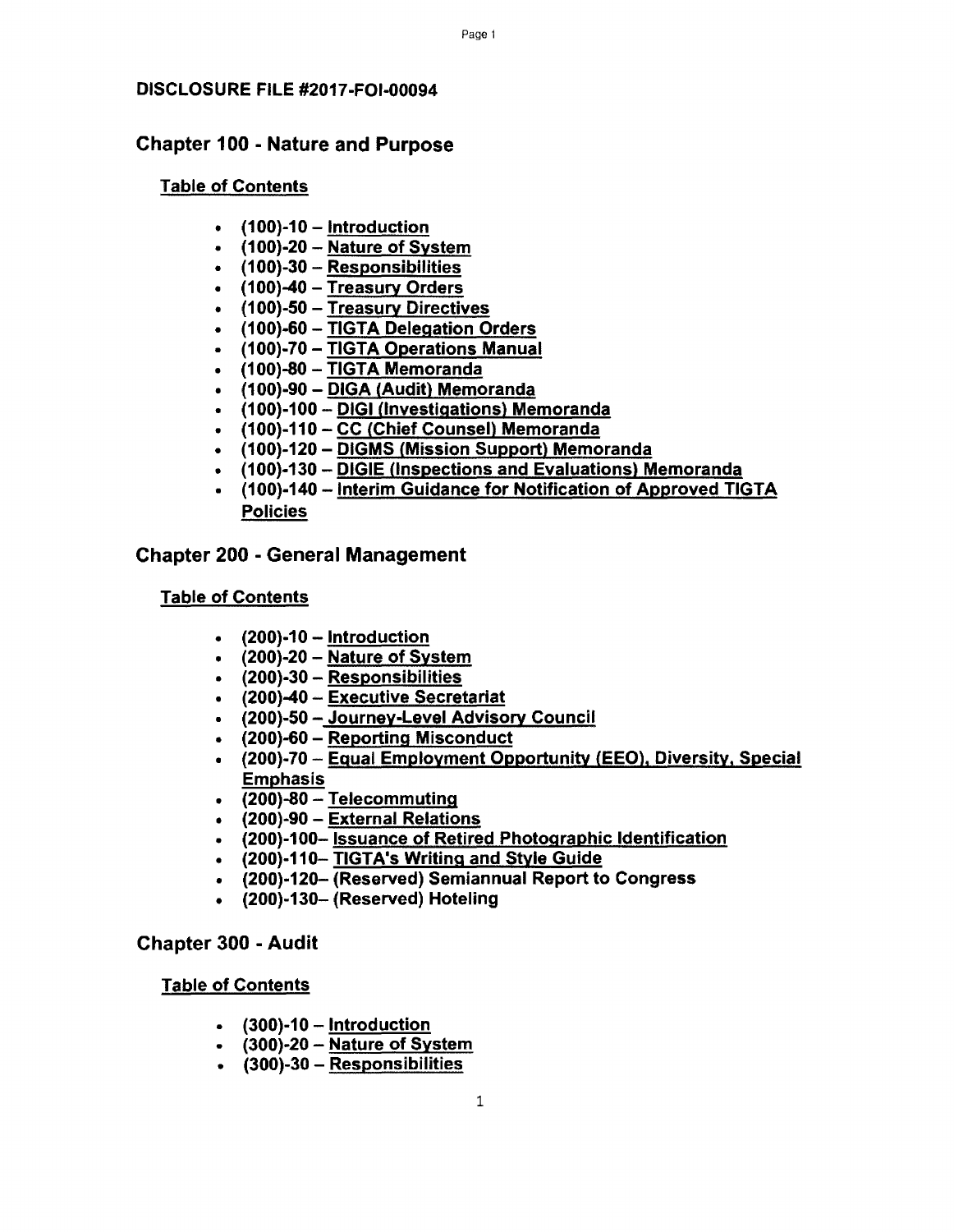- (300)-40 Audit Products and Services
- (300)-50 Strategic Planning Process
- (300)-60 Planning and Conducting Audits
- (300)-70 Office of Audit Anti-Fraud Program
- (300)-80 Audit Techniques
- (300)-90 Reporting Audit Results
- (300)-100- Quality Assurance Program
- (300)-110 External Reporting of Audit Activities
- (300)-120- Management Information System
- (300)-130 Retention, Control and Security of Audit Documents
- (300)-140 Staff Development

# Chapter 400 - Investigations

- (400)-10 -Authority and Organization
- (400)-20 Responsibilities and Conduct
- (400)-30 Manager's Responsibilities and Reporting Requirements
- (400)-40 General Information
- $\cdot$  (400)-50 RESERVED
- $\cdot$  (400)-60 General Legal Matters
- $\cdot$  (400)-70 Disclosure Authority
- (400)-80 Performance and Results Information System (PARIS)
- (400)-90 Occupational Health and Wellness
- (400)-100 Special Agent Training and Professional Development
- (400)-110 Government Vehicles
- (400)-120 Use of Force and Critical Incidents
- (400)-130- Firearms. Agent Safety and Tactics Program
- (400)-140 Field Operations and Enforcement Activities
- (400)-150 Investigative Sources of Information
- (400)-160 -Technical Investigative Support
- (400)-170 Intercept of Communications
- (400)-180 Special and Undercover Operations
- $•$   $(400)-190$  Evidence
- (400)-200 Forensic and Digital Science Laboratory
- $\cdot$  (400)-210 Interviews
- (400)-220 Subpoena and Grand Jury Procedures
- (400)-230 Victim Witness Program
- (400)-240 Processing Complaints, Reports of Investigation and Congressional Inquiries
- (400)-250 Investigative Reports and Case File Procedures
- (400)-260 Assault/Threat/Interference Investigations and Armed **Escorts**
- (400)-270 Bribery Investigations
- (400)-280 Employee Investigations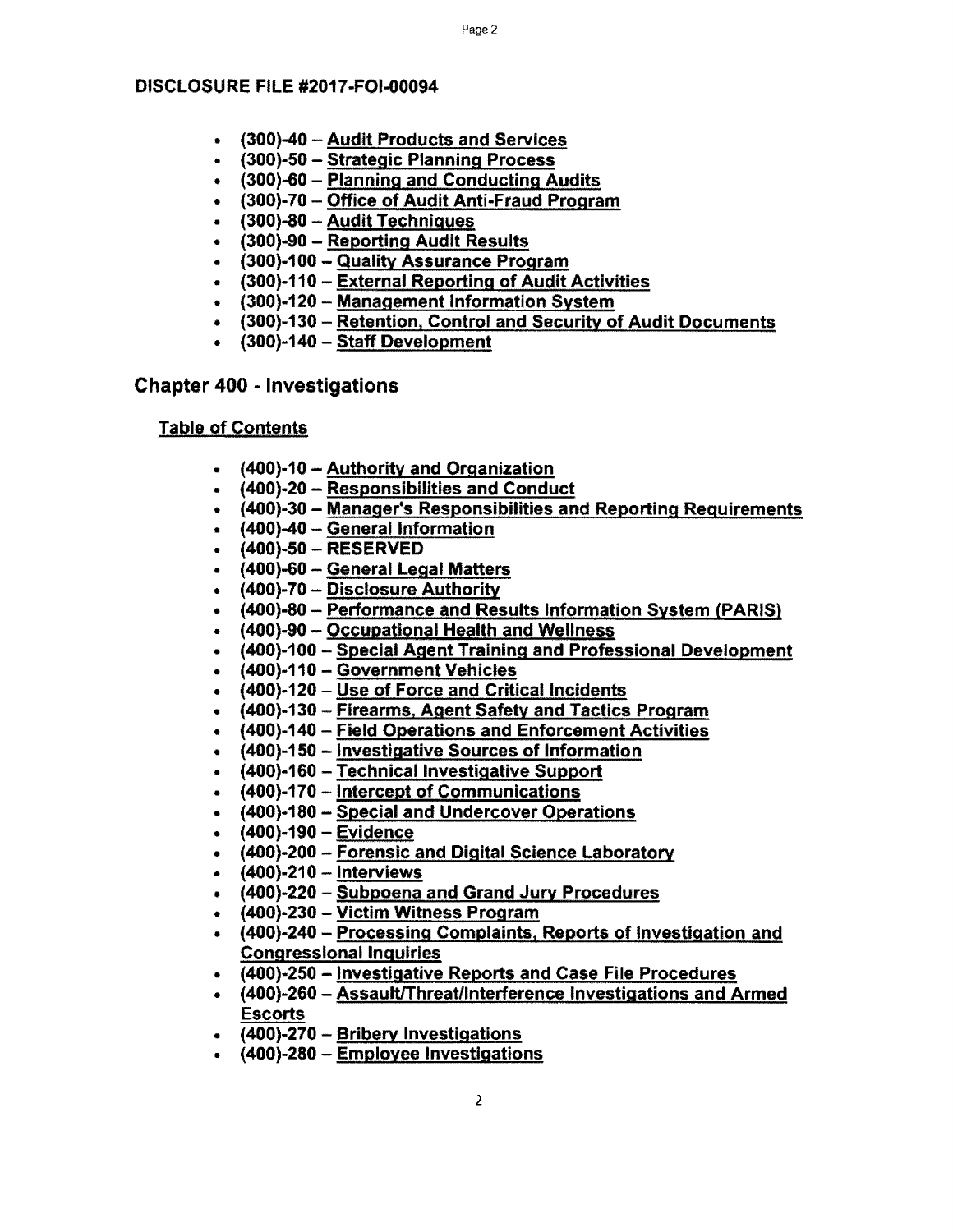- (400)-290 Unauthorized Disclosure/Inspection Investigations
- (400)-300 Tax Practitioner Investigations
- (400)-310 Federal Tort Claims Investigations
- (400)-320 Proactive Investigative Initiatives
- (400)-330 TIGTA Employee Investigations
- (400)-340- IAD-IRS Investigations
- (400)-350- Department of Justice Tax Division Referrals
- (400)-360 Operations Field Division Inspection Process
- (400)-370 Electronic Crime Investigations
- (400)-380 Non-Employee Investigations
- (400)-390 Remittance Test Investigations
- (400)-400 Theft of Property Type Investigations
- (400)-410 Criminal Intelligence Program
- (400)-420 Foreign Language Award Program
- (400)-430 False Personation Investigations

# Chapter 500 - Information Technology

- $\bullet$  (500)-10 Introduction
- (500)-20 Nature of the System
- (500)-30-TIGTA Wide Print, Copy, Scan and Fax Policy
- (500)-40 Available For Use
- (500)-50 Enterprise Architecture
	- Exhibit (500)-50-1 Enterprise Architecture Organization
	- Exhibit (500)-50-2-TIGTA Enterprise Architecture Governance Plan
- (500)-60- Instant Messaging and Related Collaboration Tools
- $\bullet$  (500)-70 Available For Use
- (500)-80 Web Management
- (500)-90 Available For Use
- $\bullet$  (500)-100 Training
- (500)-110 -Available For Use
- (500)-120 -Applications Section
- (500)-130 -Available For Use
- (500)·140 Information Security
	- 140.1 Security Controls
	- 140.2-Acceptable Use Policy
	- 140.3 Breach Notification Policy
	- 140.4 Sensitive Information Protection Policy
	- Exhibit (500)140-1 National Institute of Standards and Technology (NIST) Special Publication (SP) 800-53
	- Exhibit (500)140-2-TIGTA Defined Security Control Values as Required In TD P 85-01
	- Exhibit (500)140-3 End Users Specific Security Controls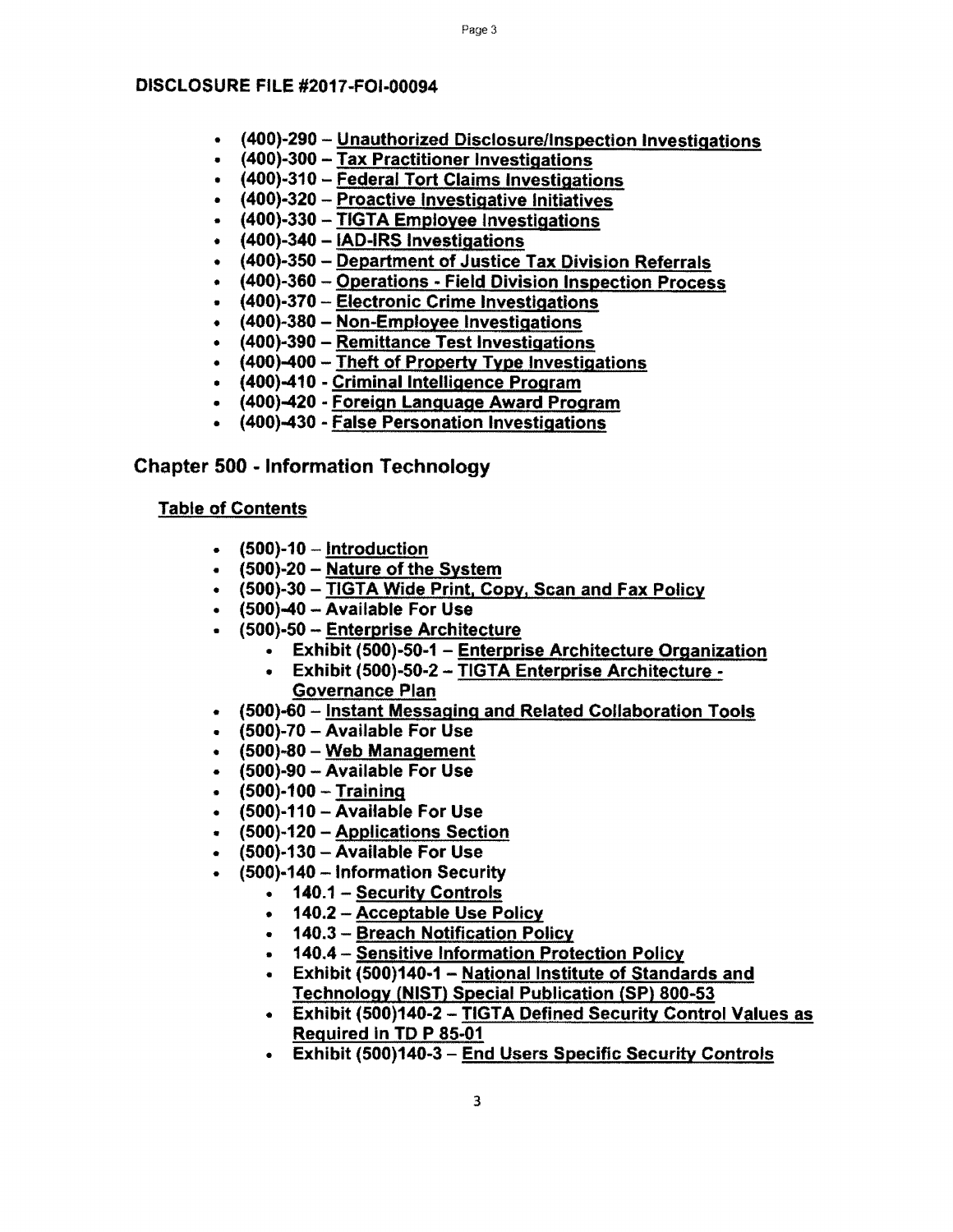# Page 4

#### DISCLOSURE FILE #2017-FOl-00094

- $(500)$ -150 Security
	- $\cdot$  150-1 Introduction
- 150-2 Personnel Security

# Chapter 600 - Mission Support

- $\cdot$  (600)-10 Introduction
- $\cdot$  (600)-20 Nature of System
- (600)-30 Responsibilities
- (600)-40 Mission Support Activities
	- 40.1 Telecommunications
	- 40.2 Mail and Special Delivery
	- 40.3 Acquisitions
	- 40.4 Relocation
	- 40.5 Official Travel
	- 40.6 Metro Smart Trip Card Program
	- 40.7 Public Transportation Subsidy Program
	- 40.8 Available for Use
	- Exhibit (600)-40.1 Headquarters Office Symbols for Mail
	- Exhibit (600)-40.2 Suggested Items to Purchase for Recognition
	- Exhibit (600)-40.3 Limited Open Travel Authorization
	- Exhibit (600)-40.4 List of Approved Vendors
	- **Exhibit (600)-40.5 Purchase Card Log**
	- Exhibit (600)-40.6 TIGTA Metro Smart trip Card Inventory Control Log
	- Exhibit (600)-40.7 Travel Card Delinquency Notification and Management Actions
	- Exhibit (600)-40.7.1 Estimating Your Commuting Cost
	- Exhibit (600)-40.8-AT&T Phone Card Request Form
	- Exhibit (600)-40.9 (Reserved) Guidelines and Standards for Procuring Shredders
	- Exhibit (600)-40.10 (Reserved) Instructions for Preparing lnteragency Agreement Packages
	- Exhibit (600)-40.11 (Reserved) Government Ethics Rules and Violations for Cardholders
	- $\bullet$  Exhibit (600)-40.12 (Reserved) GPC, OPC, and AO Responsibilities
	- Exhibit (600)-40.13 (Reserved) TIGTA and BFS Procurement Deadlines
	- Exhibit (600)-40.14-Available for Use
	- Exhibit  $(600)$ -40.15 Available for Use
	- **Exhibit (600)-40.16 Available for Use**
	- **•** Exhibit (600)-40.17 Available for Use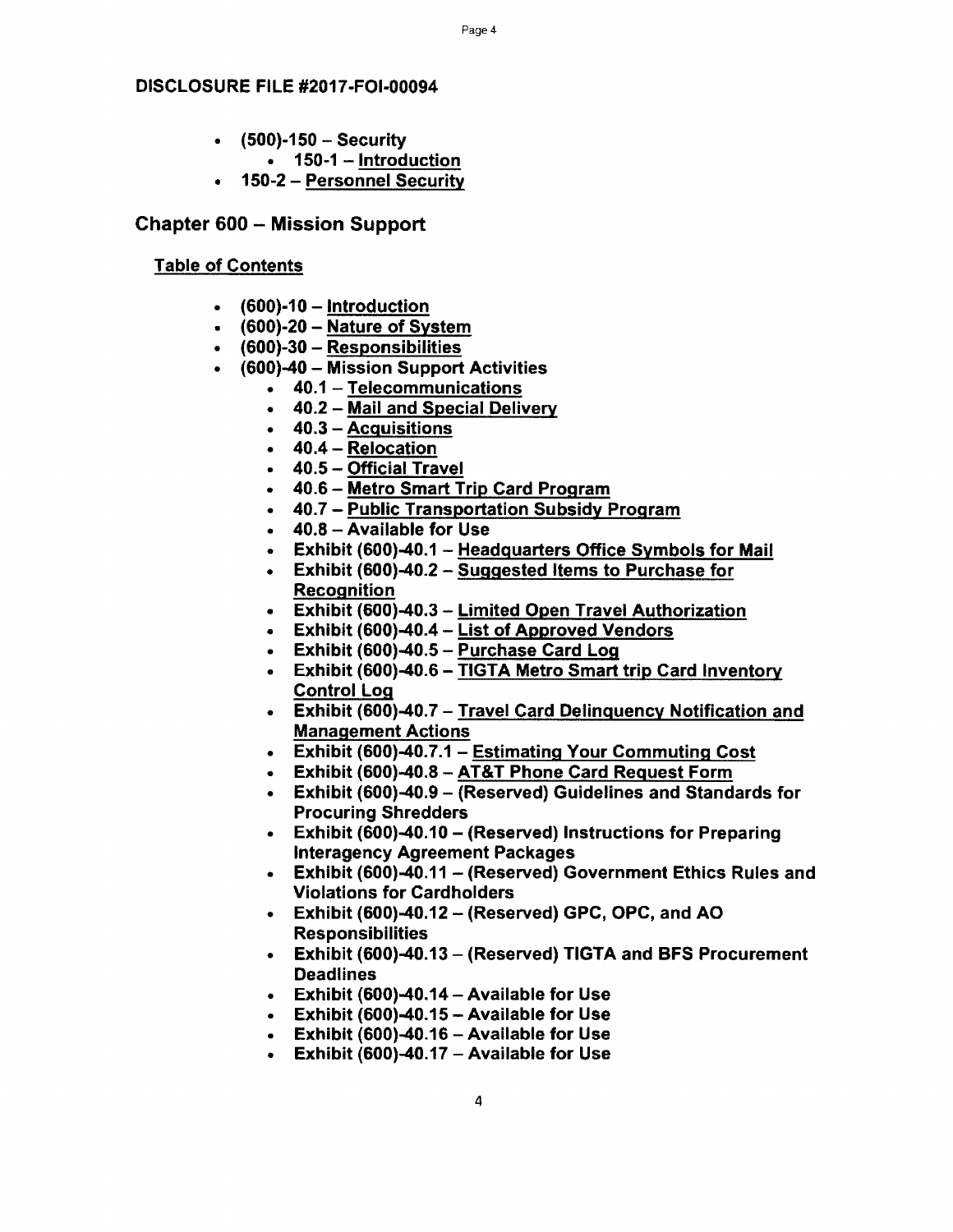- Exhibit (600)-40.18 Package and Mail Receipt Log
- Exhibit (600)-40.19 United Parcel Service Routing Form
- (600)-50 Financial Management
- 50.1 The Budget Process
- 50.2 Budget Formulation
- 50.3 Financial Plan Development
- 50.4 Budget Execution-Operating Guidelines
- 50.5 Investment Review Board (IRB)
- 50.6- Procedures for Approval of Off-Site Meetings
- $\cdot$  50.7 Business Cards
- 50.8 lnteragency Agreements (IAG)
- 50.9 Investigative Imprest Fund
- 50.10 Financial Reporting
- 50.11 Accounting for Seized Assets, Bribes and Restitutions
- 50.12-Accounting for Assets
- 50.13- Use of Representation Funds
- 50.14- Processing Checks
- 50.15 Access to Financial System
- 50.16 Claims Processing
- $\cdot$  50.17 Managing Debt
- 50.18 Procedures for Reporting Conference-Related **Activities**
- Exhibit (600)-50.1 Business Case Template
- Exhibit (600)·50.2 Available For Use
- Exhibit (600)-50.3 Sample TIGTA Request for Representation Funds
- Exhibit (600)-50.4 Establish an Imprest Fund
- Exhibit (600)-50.5 Increase an Imprest Fund
- Exhibit (600)-50.6 Decrease an Imprest Fund
- **Exhibit (600)-50.7 Form 3210 Refund Check**
- Exhibit (600)-50.8 Request Form for Access to the Financial System for Functional Budget Coordinator
- Exhibit (600)-50.9 Request Form for Access to the Financial System for Office Manager
- Exhibit (600)-50.10 Claim for Reimbursement Confidential Expenditures
- Exhibit (600)-50.11 Statement of Designated Depository Account
- Exhibit (600)-50.12 Cashier Reimbursement Voucher and Accountability Report
- **Exhibit (600)-50.13 Delegation of Authority form 2958**
- Exhibit (600)-50.14 Lease Worksheet
- Exhibit (600)-50.15 Sample Demand Letter
- Exhibit (600)-50.16- Sample Same Day Payment Request
- (600)-60 Strategic Management Process
	- 60.1 Strategic Plan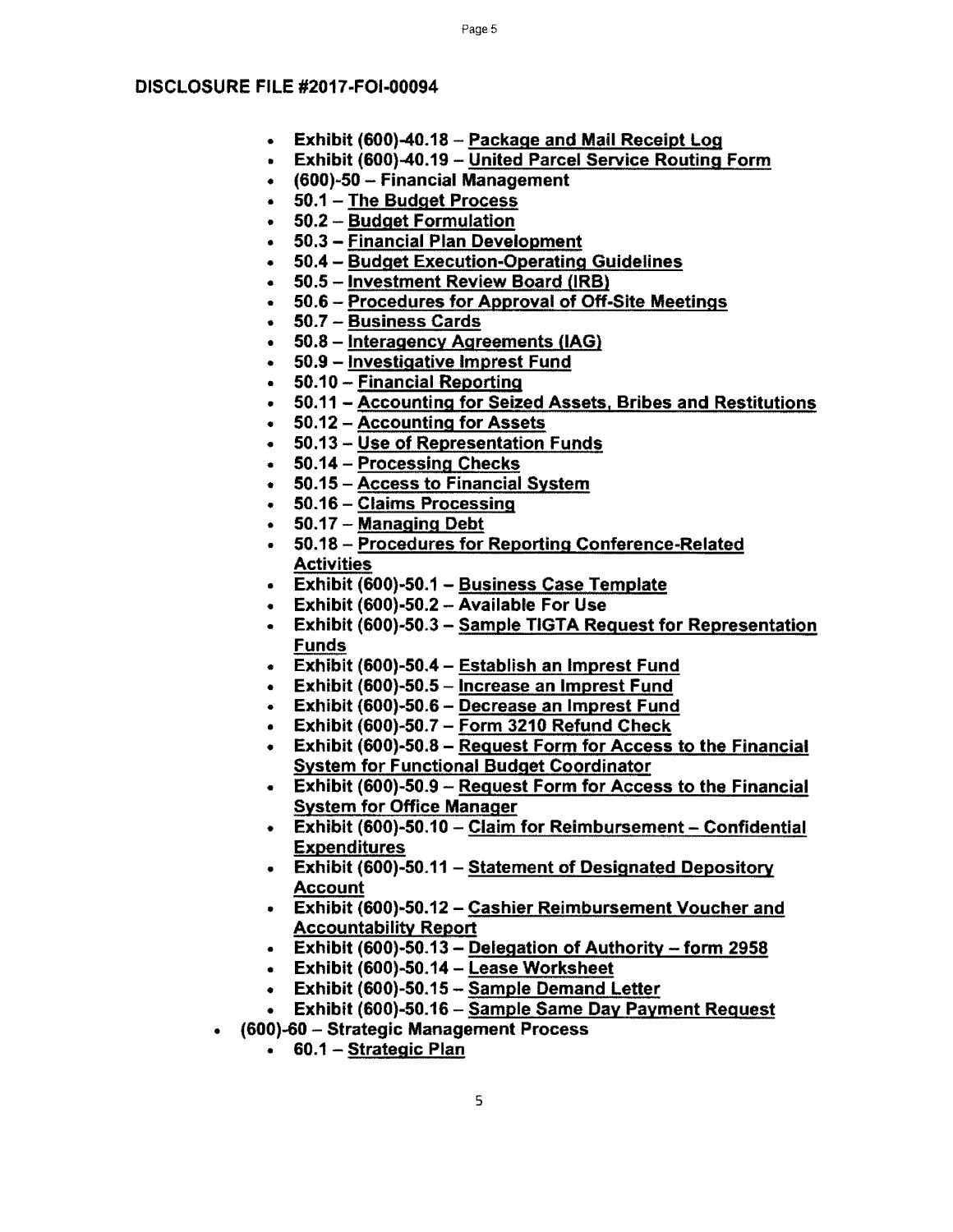- 60.2 -Annual Pertormance Plans and Reports
- 60.3 -TIGTA's Monthly Pertormance Report
- (600)-70 Personnel
	- 70.1 Request for Personnel Actions
	- 70.2 Requests for Official Personnel Folders
	- 70.3 Employee Exit Clearance Procedures
	- 70.4 Time and Leave
	- 70.5 Employee Services and Benefits
	- 70.6 Reassignments
	- $\bullet$  70.7 Reduction in Force
	- 70.8 Employee Relations
	- 70.9 Drug-Free Workplace Program
	- 70.10 Probationary Period for Initial Appointment to a Supervisory or Managerial Position
	- $\bullet$  70.11 Pav Setting
	- 70.12- Senior Executive Service Handbook
	- 70.13 Merit Promotion Plan
	- 70.14 Career Transition Assistance Program (CTAP)
	- 70.15 Priority Placement Program (PPP)
	- 70.16 Discretionary Grade and Pay Retention
	- 70.17 Volunteer Program
	- 70.18 Reimbursement for Professional Liability Insurance
	- 70.19 TIGTA Training
	- 70.20 Organizational Charts
	- 70.21 Employee Pertormance and Drop Files
	- 70.22- Special Agent Part-Time Employment Program
	- 70.23 Employment of Attorneys and Law Clerks
	- 70.24- Pathways for Students and Recent Graduates to Federal Careers
	- 70.25 Reimbursement of Professional Credential Fees
	- 70.26 Employee Orientation Program
	- 70.27 Student Loan Repayment Program
	- 70.28- Relocation Incentive Policy
	- 70.29 Recruitment Incentive Program
	- 70.30 Content Submission Requirements for Uploading Content to the Treasury Learning Management System
	- 70.31 Pertormance Management Program
	- 70.32 Standard Operating Procedures for Processing Organizational Structure Changes
	- 70.33 Recognition Program
	- 70.34 (Reserved) Leadership and Manager/Supervisor **Training**
	- 70.35 (Reserved) Domestic Violence, Sexual Assault, and Stalking Policy
	- 70.36- (Reserved) Personnel Security
	- 70.37 (Reserved) Information Security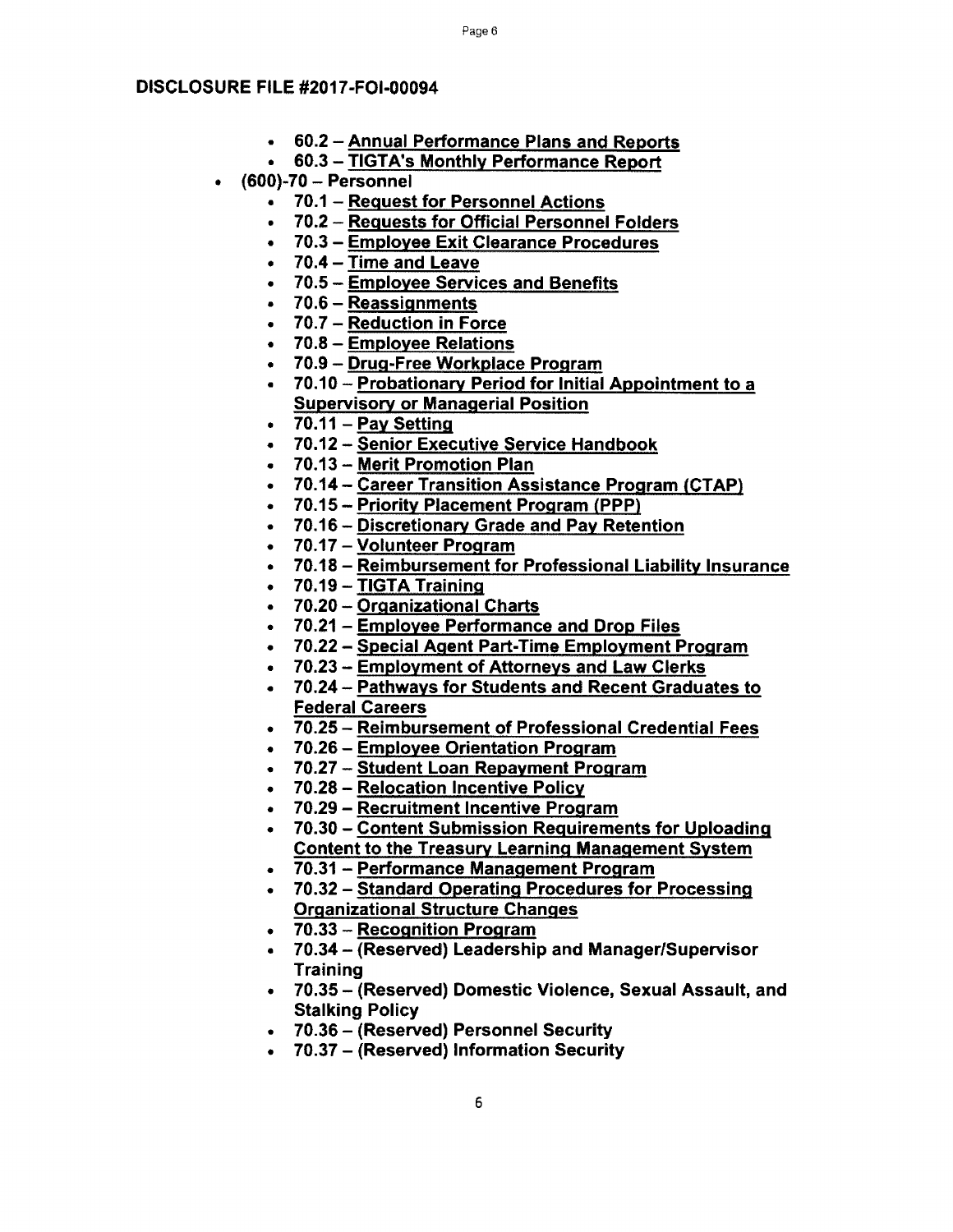- 70.38 Credential Policy
- 70.39- Passport Policy
- 70.40 TIGTA Official Worksite and Post of Duty
- 70.41 (Reserved) Industrial Security Policy
- Exhibit (600)-70.1 Commuting Areas
- Exhibit (600)-70.2 Competitive Areas
- Exhibit (600)-70.3 Guideline of Offenses and Penalties
- Exhibit (600)-70.4 -Table of Penalties for Section 1203
- Exhibit (600)-70.5- Vacancy Announcement Requirements for Common Personnel Actions
- Exhibit (600)-70.6 Notice to Training Vendors
- Exhibit (600)-70.7  $-$  SF 182 Sample
- Exhibit (600)-70.8 Self-Certification of Premiums Paid for Professional Liability Insurance
- Exhibit (600)-70.9 Available For Use
- Exhibit (600)-70.10 (Reserved) TIGTA MaxiFlex Bi-Weekly Schedule Form
- Exhibit (600)-70.11 (Reserved) TIGTA MaxiFlex Work Schedule Application and Agreement
- Exhibit (600)-70.12 -Available For Use
- $\bullet$  Exhibit (600)-70.13 Available for Use
- Exhibit (600)-70.14- Executive Performance Management Appraisal
- Exhibit (600)-70.15 SES Awards & Incentives
- Exhibit (600)-70.16 Employment Verification
- Exhibit (600)-70.17 Retirement Letter Example IG Signature
- Exhibit (600)-70.18 Retirement Letter Example Secretary of the Treasury Signature
- Exhibit (600)-70.19 Request for Retirement Letter White House
- Exhibit (600)-70.20 Retirement Memorabilia Request Form
- **Exhibit (600)-70.21 Available for Use**
- Exhibit (600)-70.22 Executive Continual Learning Plan
- Exhibit (600)-70.23 Responsibilities
- Exhibit (600)-70.24 Internship Program
- Exhibit (600)-70.25 Recent Graduates Program
- Exhibit (600)-70.26 Presidential Management Fellows Program
- Exhibit (600)-70.27 Available for Use
- **Exhibit (600)-70.28 Available for Use**
- **Exhibit (600)-70.29 Available for Use**
- **Exhibit (600)-70.30 Available for Use**
- Exhibit (600)-70.31 Available for Use
- Exhibit (600)-70.32.2.1 Justification Memorandum
- (600)-80 Real Estate
	- Exhibit (600)-80-1 Request for Real Estate Services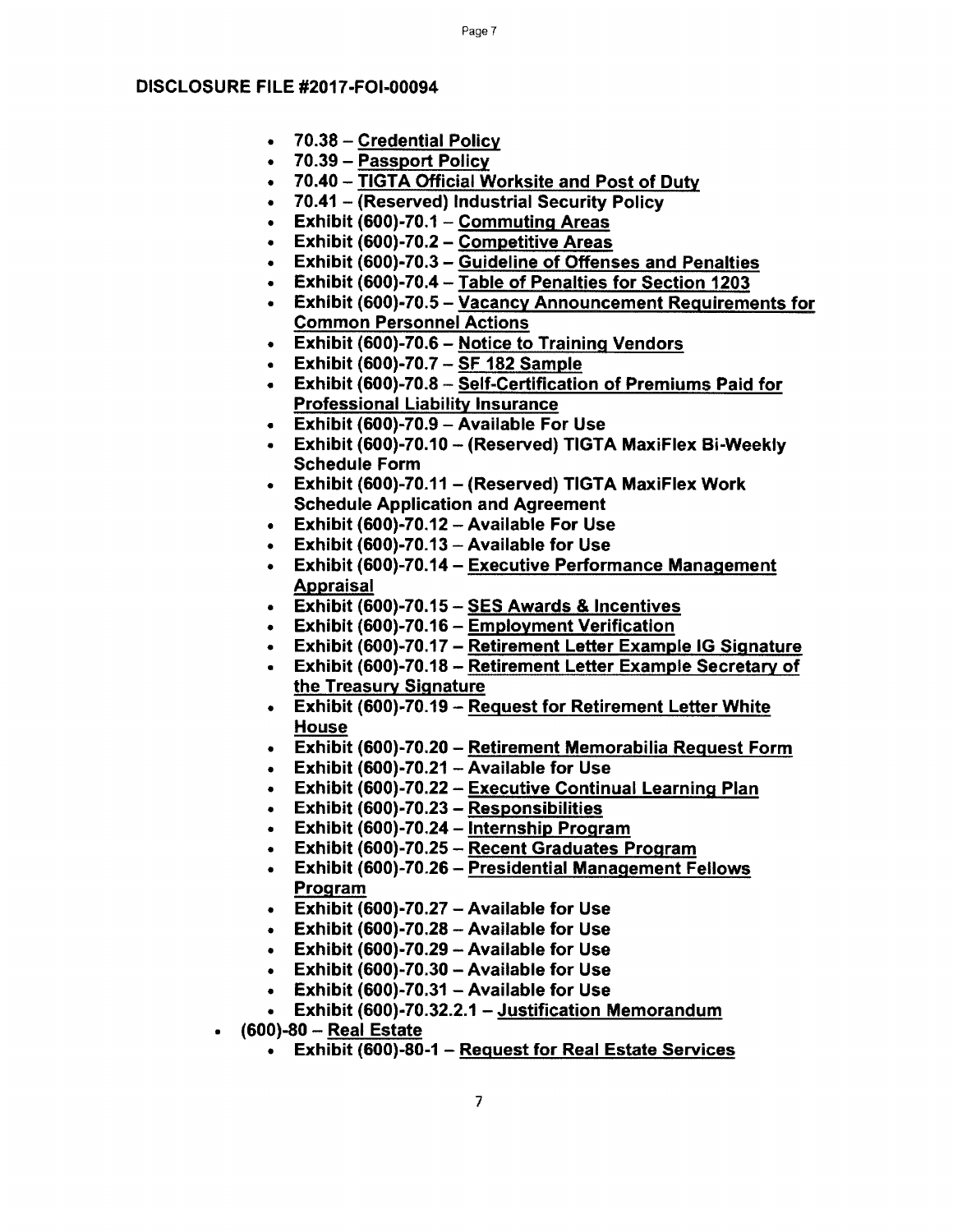- Exhibit (600)-80-2 Sample Statement of Work
- (600)-90 Health and Safety Program
	- 90.1 Introductions and Authorities
	- 90.2 Definitions
	- 90.3 Responsibilities
	- 90.4 Workers' Compensation Program
	- 90.5-Workers' Compensation Claims
	- 90.6 Safety and Health Information Management System (SHIMS)
	- $\bullet$  90.7 Department of Labor
	- 90.8 Injury/Incident Review Reports
	- 90.9 Health and Safety Officer
	- 90.10- Reporting Job-Related Injuries on Time and Attendance Records
	- $\cdot$  90.11 Indoor Air Quality
	- 90.12 Use of Space Heaters
	- Exhibit (600)-90.1 TIGTA Injury/Incident Review Report
	- Exhibit (600)-90.2 General Injury Leave Reporting Policy
	- (600)-100 Personnel Property Management Program
		- $\bullet$  100.1 Overview
		- $\cdot$  100.2 Policy
		- 100.3 Personal Property Inventory and Tracking
		- 100.4- PPM SharePoint Site
		- 100.5 Acquisition of Personal Property
		- 100.6 Inventory Responsibilities and Processes
		- 100.7 Preparing a SF-120 Report of Excess Personal Property, and Related GSA Requirements
		- 100.8 -Available for Use
		- 100.9 Inventory Reconciliation
- (600)-110 Records Management
- (600)-120 Governance and Project Management
- $\cdot$  (600)-130 Board of Survey
	- Exhibit (600)-130.1 Board of Survey Checklist
	- Exhibit (600)-130.2 Memorandum for Board of Survey Chairperson

Chapter 700 - Chief Counsel

- $\bullet$  (700)-10 Introduction
- $(700)-20$  Responsibilities
- $(700)-30$  Ethics
- (700)-40 Confidentiality of Information Received Under the IG Act
- $(700)-50$   $1 \text{R.C.}$  § 6103